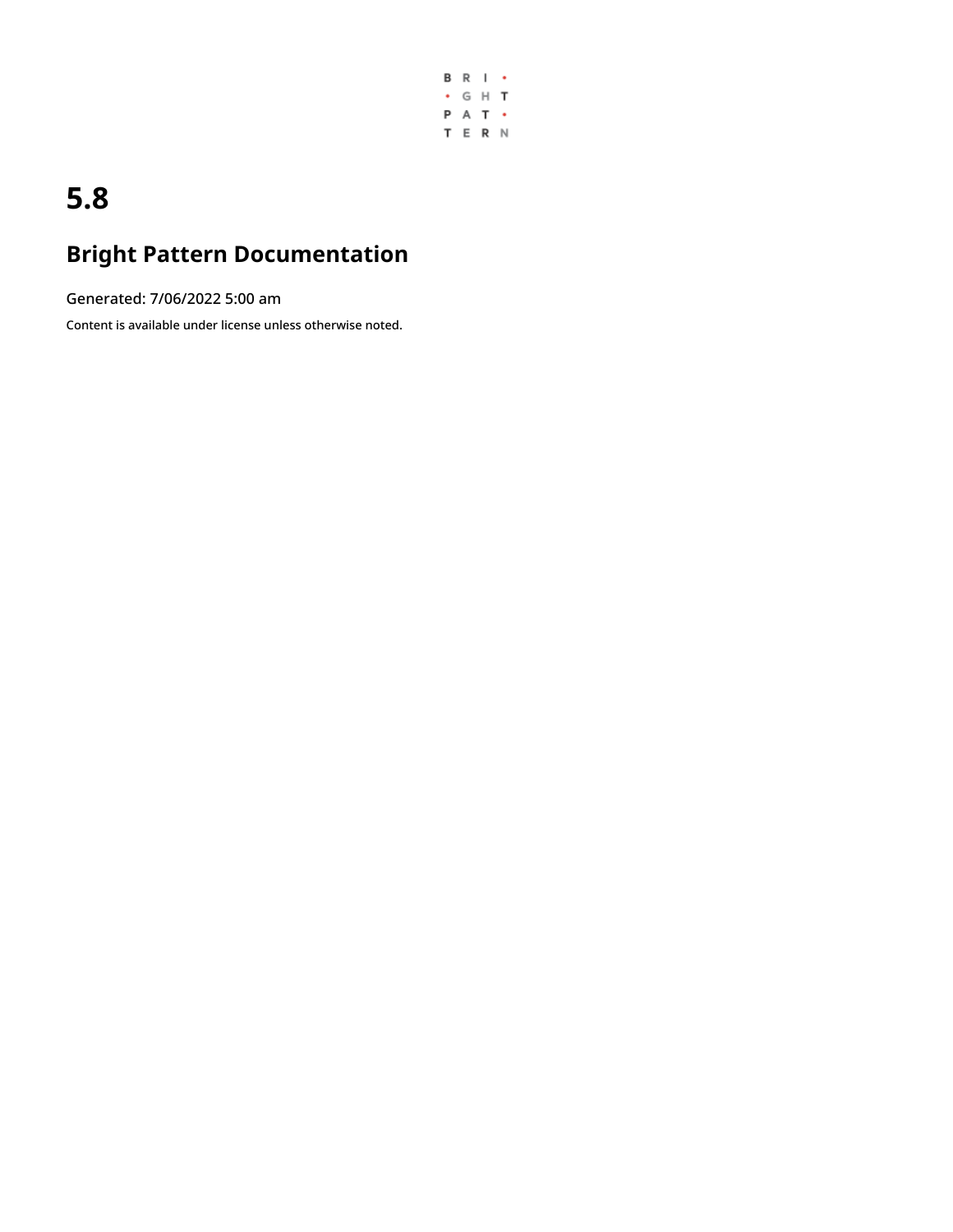### **Table of Contents**

<span id="page-1-0"></span>

| . able of Contents .                   |  |
|----------------------------------------|--|
| rext Masking                           |  |
|                                        |  |
| Mask sensitive data in web chat        |  |
| Mask sensitive data in incoming emails |  |
| Patterns                               |  |
| <b>Example Masks</b>                   |  |
|                                        |  |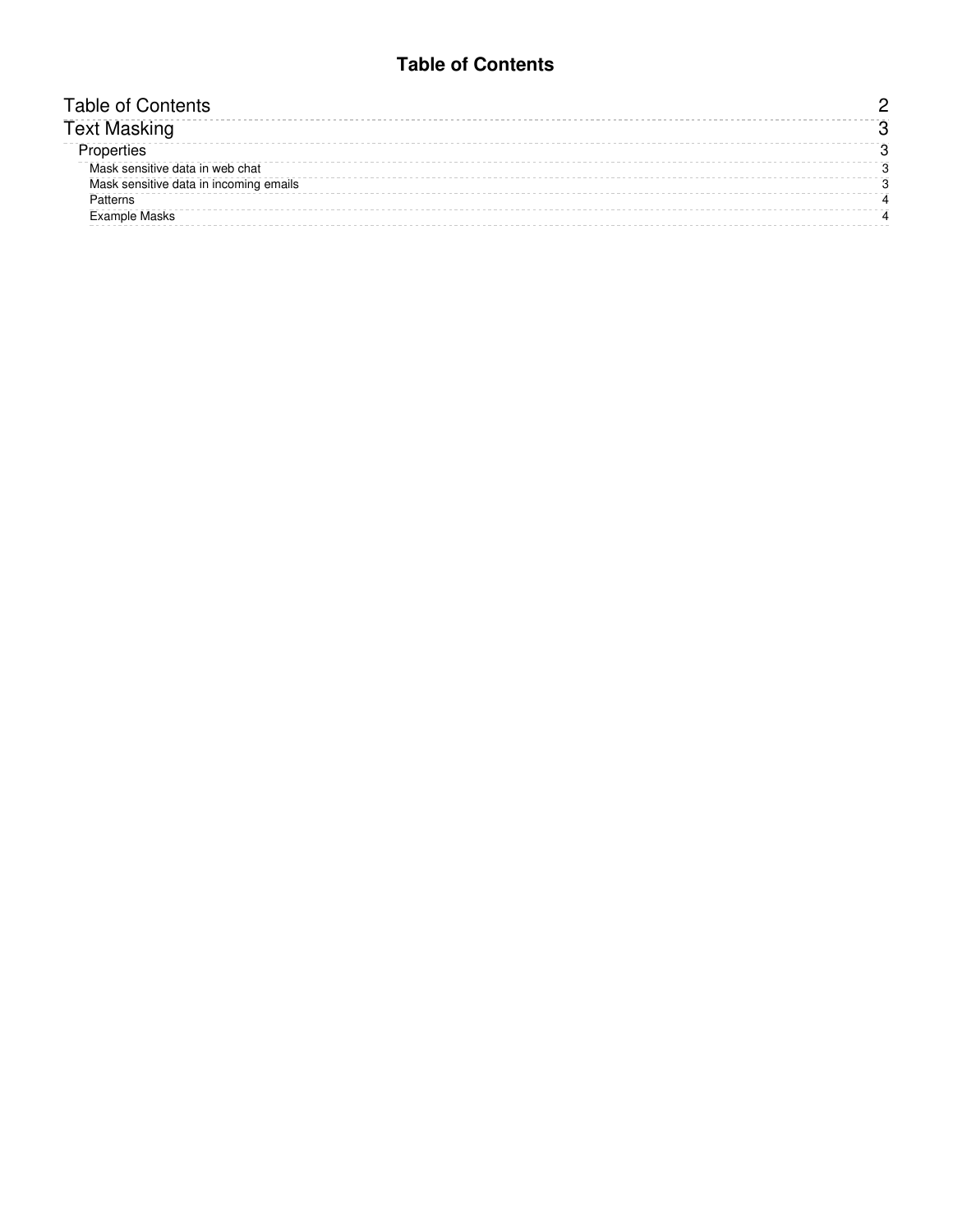# <span id="page-2-0"></span>**Text Masking**

Depending on the type of services that your contact center provides, incoming chats or emails may contain some sensitive data that could pose Internet security risks. Examples of such data include payment card numbers, access codes, social security numbers, and clients' personal health information. The handling of such data may be governed by various laws, industry security standards, as well as internal policies of your organization, which may require that sensitive data be masked. (Data masking is the process of hiding original data by replacing it with random characters.)

Masking can be done manually by the agents reviewing the incoming interactions and/or automatically where the system checks incoming data against some preconfigured data patterns. This article explains how to configure [automatic](https://help.brightpattern.com/5.8:Contact-center-administrator-guide/Security/TextMaskinginChat/?action=html-localimages-export#topic_agent-guide.2Ftutorials.2Fcases.2Fhowtomasksensitivedata) masking. For manual data masking, see the *Agent Guide*, section *How to Remove Sensitive Data from Emails*.

|                                   |                     |                                         |                                                     | Powered by Bright Pattern |
|-----------------------------------|---------------------|-----------------------------------------|-----------------------------------------------------|---------------------------|
| Q Search                          | <b>Text Masking</b> |                                         |                                                     |                           |
| Users & Teams                     |                     |                                         |                                                     |                           |
| Directory                         |                     |                                         |                                                     |                           |
| Scenario Entries                  |                     | Mask sensitive data in web chats:       | ✔                                                   |                           |
| $\blacktriangleright$ Scenarios   |                     | Mask sensitive data in incoming emails: | $\blacktriangledown$                                |                           |
| <b>Workflows</b>                  |                     |                                         |                                                     |                           |
| Services & Campaigns              |                     | Patterns:                               | Visa: 4[0-9]{12}(?:[0-9]{3})?                       |                           |
| Lists                             |                     |                                         | American Express: 3[47][0-9]{13}                    |                           |
| <b>Do Not Call Lists</b>          |                     |                                         | MasterCard: (?:5[1-5][0-9]{2} 222[1-9] 22[3-9][0-9] |                           |
| $\blacktriangleright$ Tasks       |                     |                                         | add                                                 |                           |
| Case & Contact Management         |                     |                                         |                                                     |                           |
| Call Center Configuration         |                     |                                         |                                                     |                           |
| <b>D</b> Quality Management       |                     |                                         |                                                     |                           |
| Reporting                         |                     |                                         |                                                     |                           |
| $\blacktriangleright$ Custom      |                     |                                         |                                                     |                           |
| ▼ Security                        |                     |                                         |                                                     |                           |
| <b>Security Policy</b>            |                     |                                         |                                                     |                           |
| <b>System Access Restrictions</b> |                     |                                         |                                                     |                           |
| <b>Text Masking</b>               |                     |                                         |                                                     |                           |
| <b>Encryption Settings</b>        |                     |                                         |                                                     |                           |
| <b>Encryption Key Management</b>  |                     |                                         |                                                     |                           |
| Audit Log                         |                     |                                         |                                                     |                           |
|                                   |                     |                                         |                                                     |                           |
|                                   |                     |                                         |                                                     |                           |
|                                   |                     |                                         |                                                     |                           |
|                                   |                     |                                         |                                                     |                           |
|                                   |                     |                                         |                                                     |                           |
|                                   |                     |                                         |                                                     |                           |
|                                   |                     |                                         |                                                     |                           |
|                                   |                     |                                         |                                                     |                           |
|                                   |                     |                                         |                                                     |                           |
|                                   |                     |                                         | Apply<br>Reset                                      |                           |
|                                   |                     |                                         |                                                     |                           |

Security > Text Masking

### <span id="page-2-1"></span>**Properties**

#### <span id="page-2-2"></span>**Mask sensitive data in web chat**

When enabled, this setting automatically masks the text of any incoming chats that match the regex defined in [Patterns.](https://help.brightpattern.com/5.8:Contact-center-administrator-guide/Security/TextMaskinginChat/?action=html-localimages-export#Patterns)

#### <span id="page-2-3"></span>**Mask sensitive data in incoming emails**

When enabled, this setting automatically masks the text of any incoming emails that match the regex defined in Patterns. Note that both text and HTML versions of email bodies will be scanned and masked.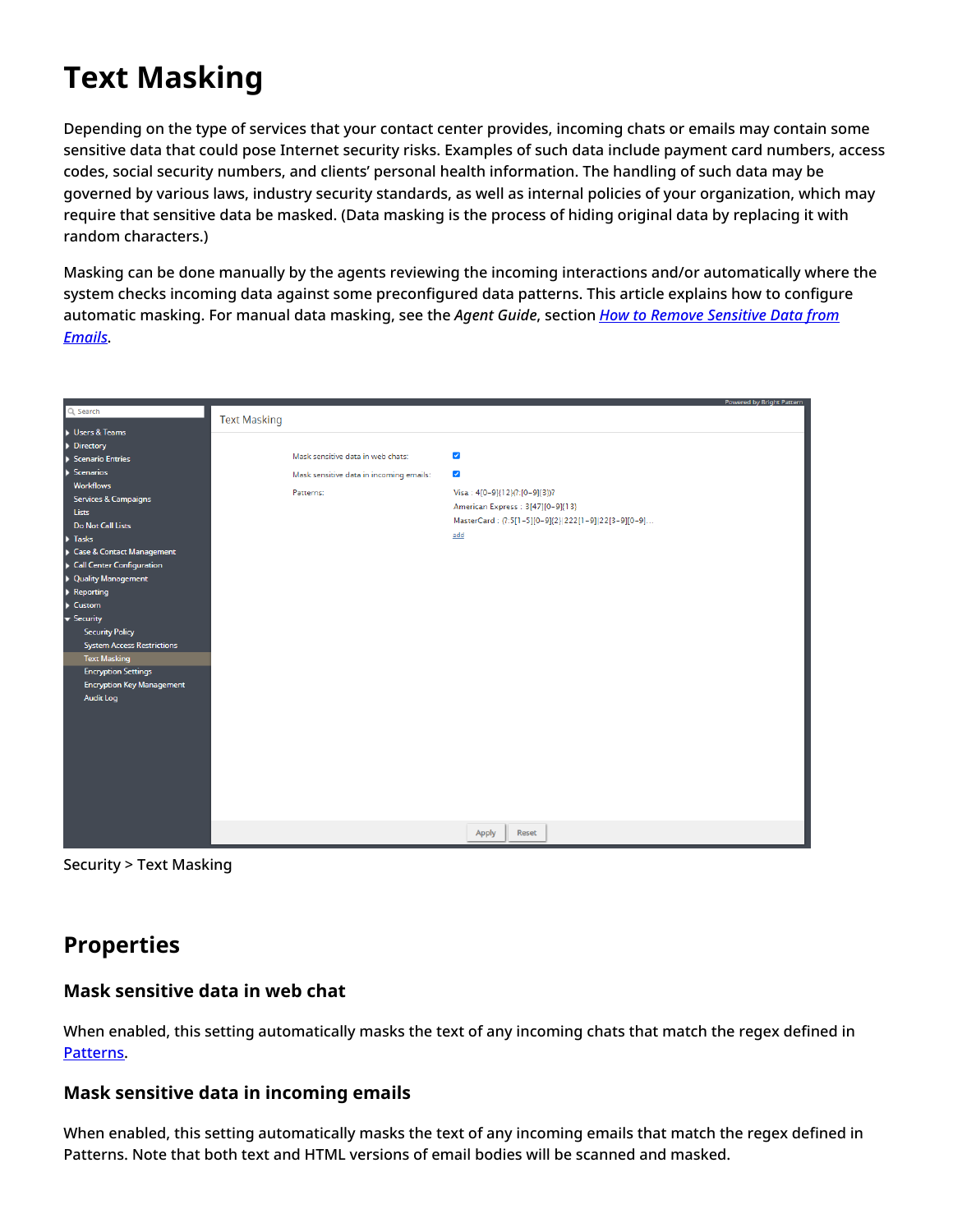#### <span id="page-3-0"></span>**Patterns**

The *Patterns* property is where you define incoming chat and email[regex](https://en.wikipedia.org/wiki/Regular_expression) masks. To define a mask, click**add** to add the following values.

- **Name** The name of your mask (e.g., "SSN")
- **Mask** The string of values that will identify the contents of the sensitive data and replace it with a string of asterisks (i.e., \*\*\*\*\*\*\*\*\*\*\*\*\*\*\*\*)

| Mask sensitive data in web chats:       | Ø                                                                                                                         |  |  |
|-----------------------------------------|---------------------------------------------------------------------------------------------------------------------------|--|--|
| Mask sensitive data in incoming emails: | ø                                                                                                                         |  |  |
| Patterns:                               | Visa: 4[0-9]{12}(?:[0-9]{3})?<br>American Express : 3[47][0-9]{13}<br>MasterCard: (?:5[1-5][0-9]{2} 222[1-9] 22[3-9][0-9] |  |  |
|                                         | Name:<br>Mask:                                                                                                            |  |  |
|                                         | add                                                                                                                       |  |  |

Select a box to mask sensitive data

#### <span id="page-3-1"></span>**Example Masks**

Masks require [regex](https://en.wikipedia.org/wiki/Regular_expression) syntax. After entering an expression, click Apply to save your changes. Saving masks will cause any matching data element in chat and/or email messages to be "masked" in subsequent chats on the Agent Desktop application.

**Note**: Each expression must be entered separately.

#### **Credit card masking:**

- Visa: 4[0-9]{3}[ -]\*[0-9]{4}[ -]\*[0-9]{4}[ -]\*[0-9]{4}
- American Express (Amex): 3[0-9 -]{13,18}
- MasterCard (MC): 5[1-5][0-9]{2}[ -]\*[0-9]{4}[ -]\*[0-9]{4}[ -]\*[0-9]{4}
- Diner's Club: 3(?:0[0-5]|[68][0-9])[0-9]{11}
- Discover:
	- $\circ$  65[4-9][0-9][ -]\*[0-9]{4}[ -]\*[0-9]{4}[ -]\*[0-9]{4}
	- $\circ$  64[4-9][0-9][ -]\*[0-9]{4}[ -]\*[0-9]{4}[ -]\*[0-9]{4}
	- $\circ$  6011[ -]\*[0-9]{4}[ -]\*[0-9]{4}[ -]\*[0-9]{4}
	- $\circ$  6221[ -]\*2[6-9][0-9]{2}[ -]\*[0-9]{4}[ -]\*[0-9]{4}
	- 6221[ -]\*[3-9][0-9]{3}[ -]\*[0-9]{4}[ -]\*[0-9]{4}
	- 622[2-8][ -]\*[0-9]{4}[ -]\*[0-9]{4}[ -]\*[0-9]{4}